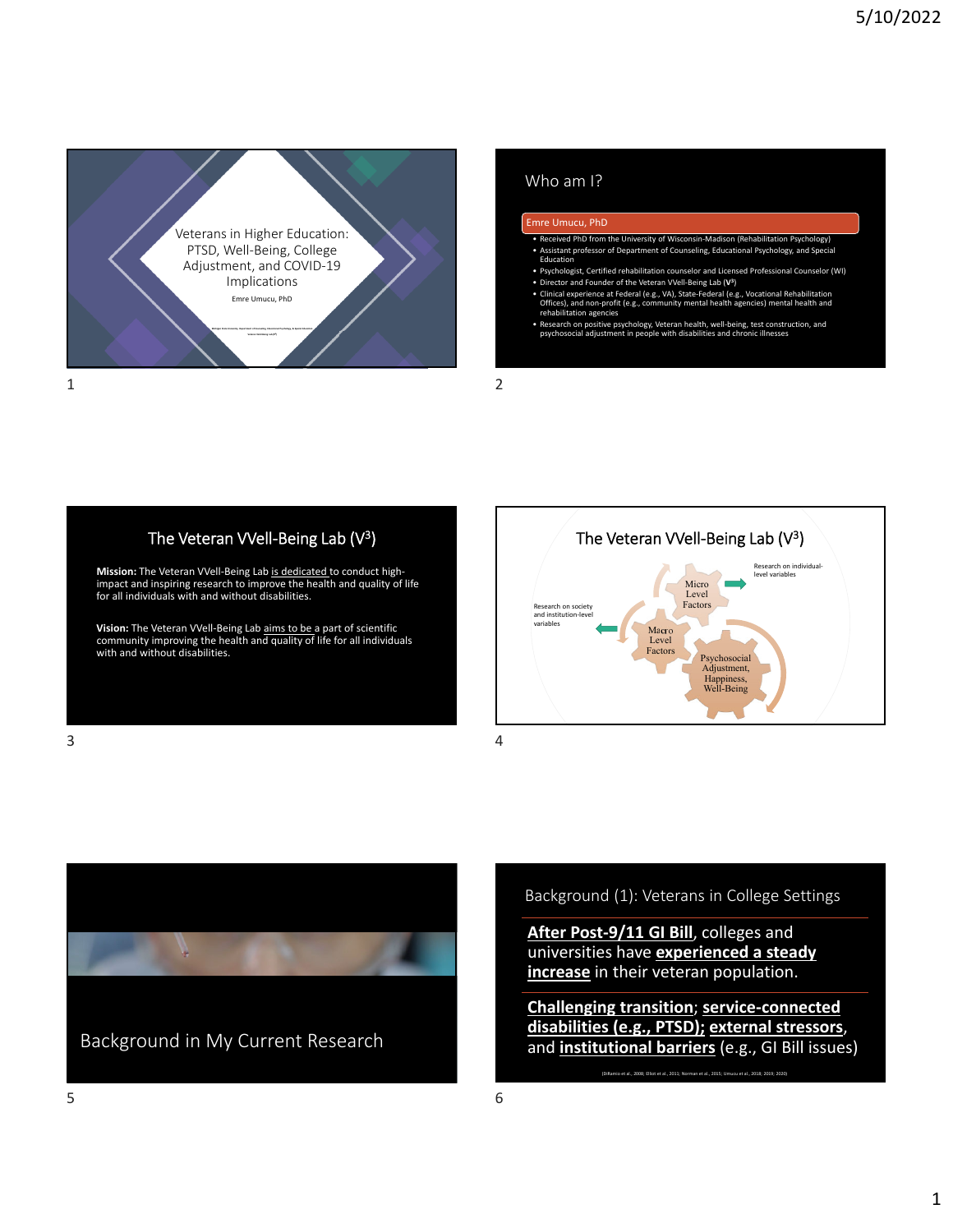|                                | PTSD (posttraumatic stress disorder) is a " <b>psychiatric</b><br>disabling condition" that some people develop after<br>experiencing or witnessing a life-threatening event, like<br>combat, a natural disaster, a car accident, or sexual assault                                                    |
|--------------------------------|--------------------------------------------------------------------------------------------------------------------------------------------------------------------------------------------------------------------------------------------------------------------------------------------------------|
| Background (2):<br><b>PTSD</b> | PTSD is associated with a host of negative health, well-<br>being, rehabilitation, and education outcomes, including<br>difficulties in regulating emotions, lack of engagement in<br>activities, difficulties with family and social relationships,<br>and difficulties in college and career success |
|                                | Prevalence of PTSD:                                                                                                                                                                                                                                                                                    |
|                                | >>45.6% in student veterans                                                                                                                                                                                                                                                                            |
|                                | >> Prevalence of PTSD is estimated to be higher                                                                                                                                                                                                                                                        |
|                                | (NIH MedlinePlus, 2009: Owens et al., 2009: Rudd et al., 2011: Tsai et al., 2012: Umucu et al., in preparation: VA, 2018)                                                                                                                                                                              |

#### Background (3): Student Veterans with PTSD and PTSD Symptoms such as academic functioning **Psychological Health Problems** such as depression **Physical Health Problem** such as sleep problems **Substancesed** Substances as a coping mechanism **Relationship Problems** such as sense of isolation and lack of social support Negatively affecting college life adjustment, well‐being, and quality of life

.<br>ab, 2016; Barry et al., 2014; Cate, 2014; Normal et al., 2015; Ryan et al., 2011; Umucu, 2017; Umucu et al., 2018, 2019, 2020





Purpose Little is known about the interrelationships among PTSD symptoms, character strengths,<br>well-being, and college life adjustment in student Veterans **PTSD as a disability has not been examined in the context of Veteran health in college and society settings through the lens of positive psychology** The purpose of this study is to evaluate whether pillars of well-being (i.e., positive<br>emotion, engagement, relationships, meaning, accomplishment) mediate the<br>relationship between PTSD symptoms and college life adjustment

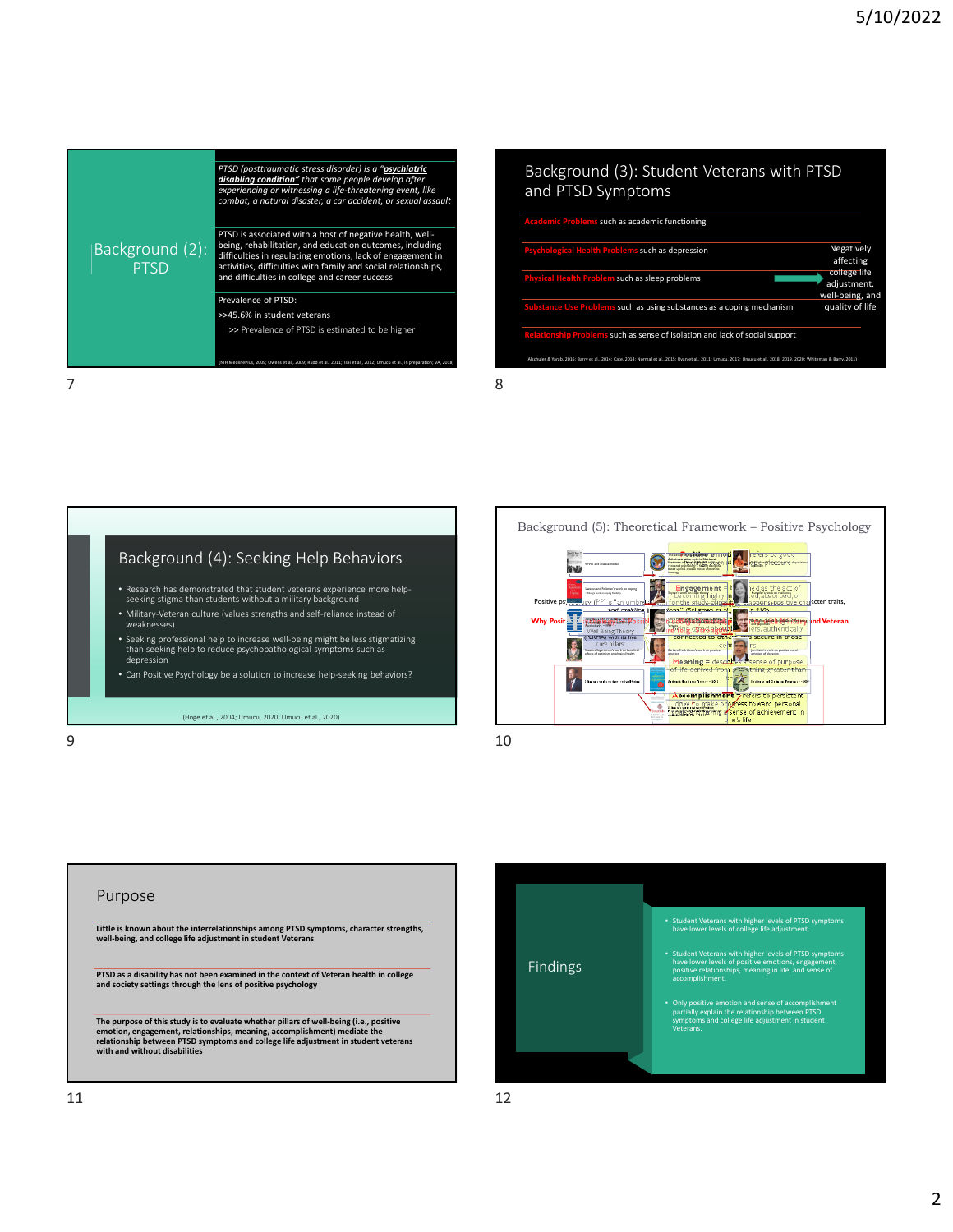# Research Implications → My Efforts to Follow-Up

- Experimental design research is warranted to validate results. Positive psychology interventions could<br>be tested in this population by researchers and clinicians.<br>"Serving the Heroes in Postsecondary Education: Evaluatin
- 
- Posttraumatic Stress Disorder" \$50,000 (PI: 2019-2021) Spencer Foundation<br>More collaborative and funded research is needed to understand mental health, rehabilitation,<br>transition, and education needs of Veterans with d
- and Well-Being for Student Veterans in EPCC and UTEP" \$7,500 (PI; 2020-2021) –UTEP<br>Research could also focus on all Veterans with disabilities instead of only student Veterans to have have have<br>higher impact on their emp Research.
- 

 $13$  and  $14$ 

Recommendations for Counseling Clinicians

| Our study supports the implementation of interventions that increase positive emotion and sense of<br>accomplishment.                                                                                                           |
|---------------------------------------------------------------------------------------------------------------------------------------------------------------------------------------------------------------------------------|
| In addition to evidence-based traditional psychotherapy, clinicians may use positive psychology interventions<br>to increase positive emotions and sense of accomplishment in student Veterans with PTSD symptoms.              |
| Clinicians can integrate contemporary evidence-based approaches into treatment to encourage student<br>veterans with PTSD symptoms to imagine their future selves and focus their minds on good events and<br>positive feelings |
| Rehabilitation counselors working at university disability and counseling services could pay further attention to<br>student veterans with PTSD to provide them most appropriate accommodation services                         |
| University counseling and disability services could provide information on additional resources and services<br>provided by the VA and community mental health and rehabilitation agencies for veterans with PTSD.              |